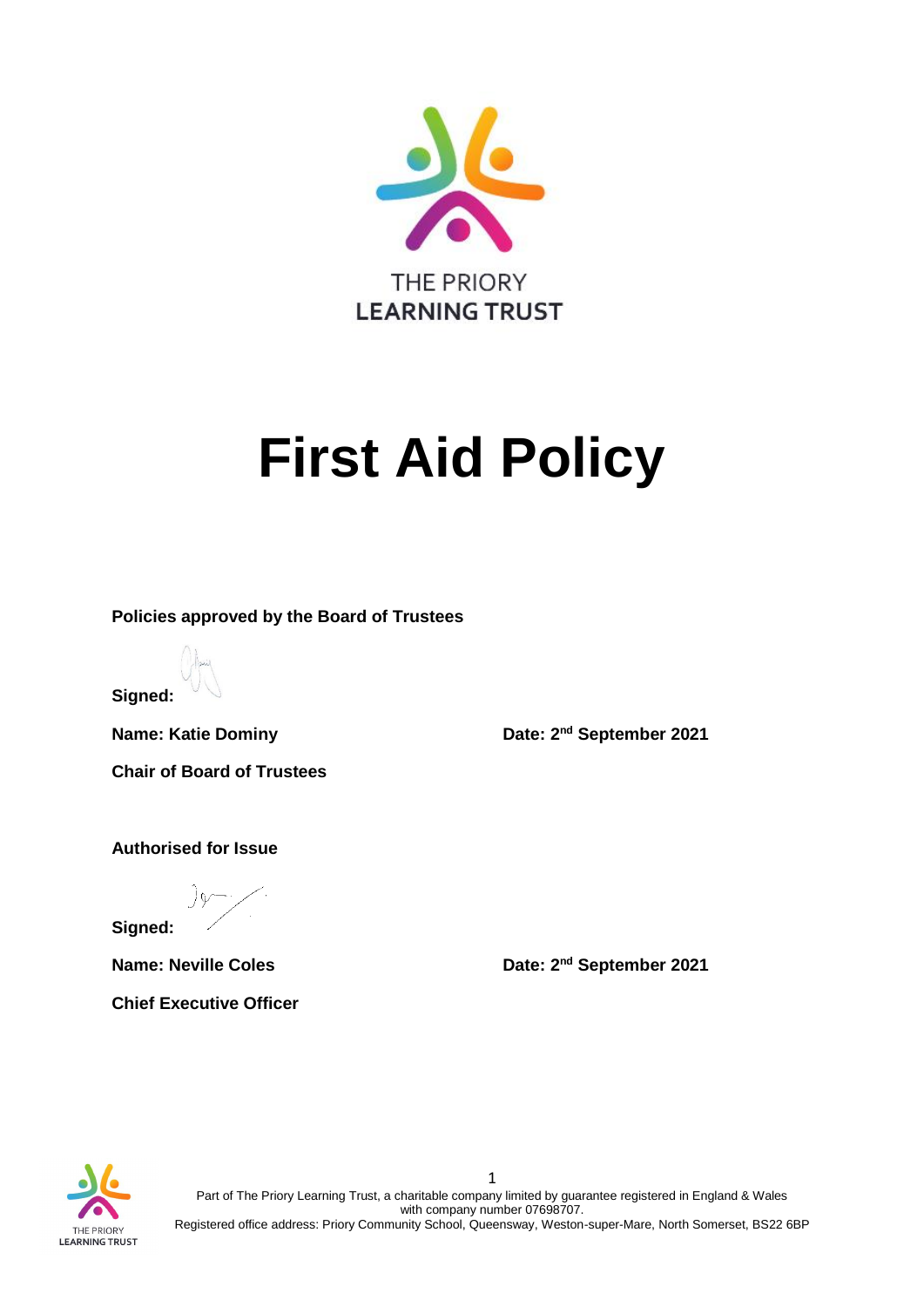## **History of Policy Changes**

| <b>Date</b> | <b>Version</b> | Change                                                                            | Origin of<br>Change e.g.<br>TU request,<br>change in<br>legislation. | Changed by |
|-------------|----------------|-----------------------------------------------------------------------------------|----------------------------------------------------------------------|------------|
| May 2020    | 1              | Creation of policy.                                                               | Trustees'<br>review                                                  | Gail Webb  |
| May 2021    | $\overline{2}$ | Change from<br>academy to school.<br>Remove any<br>references to<br>School Nurse. | Annual review                                                        | Gail Webb  |

This policy applies to The Priory Learning Trust and all its schools.

| Date policy adopted | September 2021 |
|---------------------|----------------|
| Review cycle        | Annual         |
| Review date         | May 2022       |

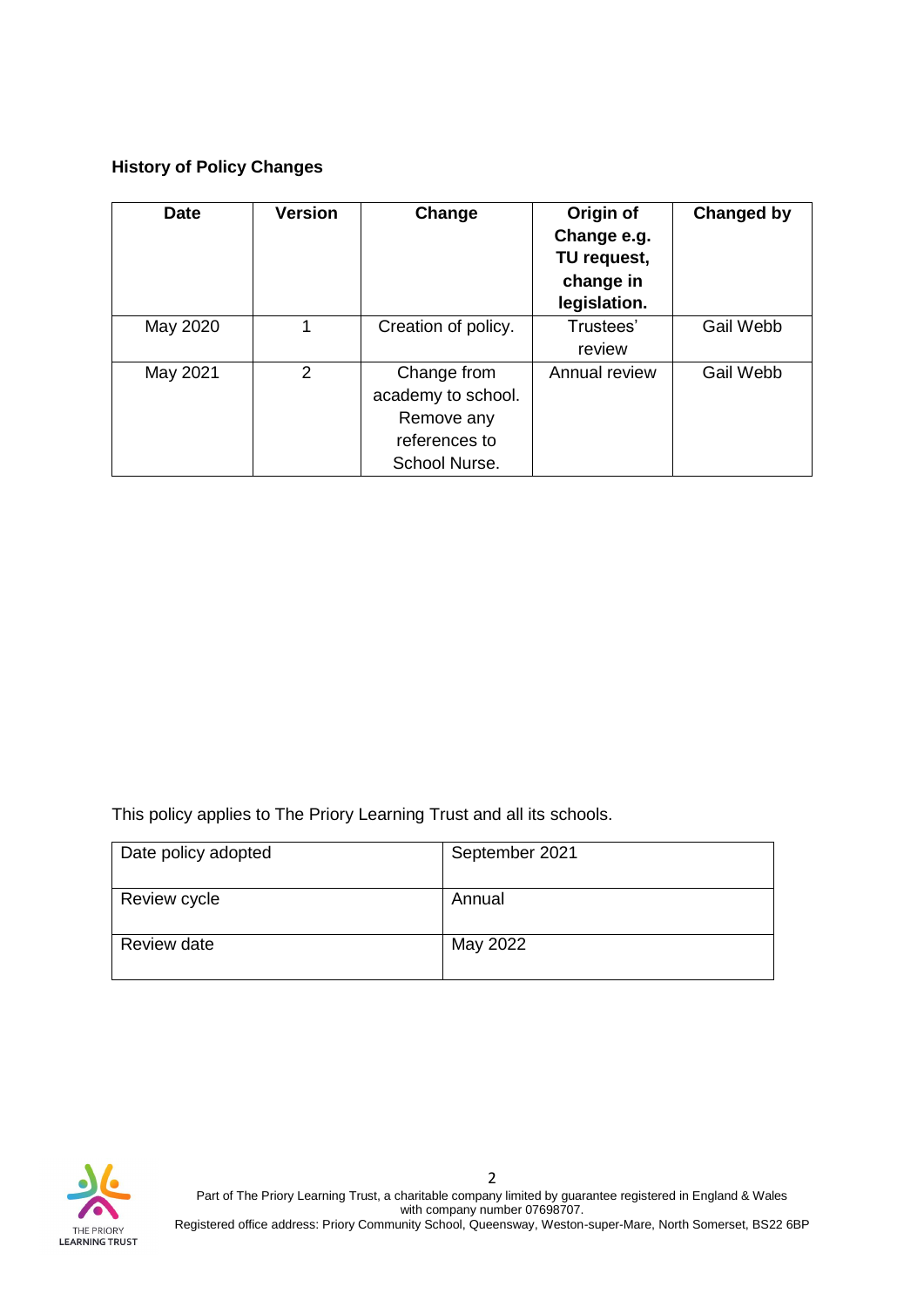## **Contents**

| 5. Managing medicines on school premises 5 |
|--------------------------------------------|
|                                            |
|                                            |
|                                            |
|                                            |



3 Part of The Priory Learning Trust, a charitable company limited by guarantee registered in England & Wales with company number 07698707.

Registered office address: Priory Community School, Queensway, Weston-super-Mare, North Somerset, BS22 6BP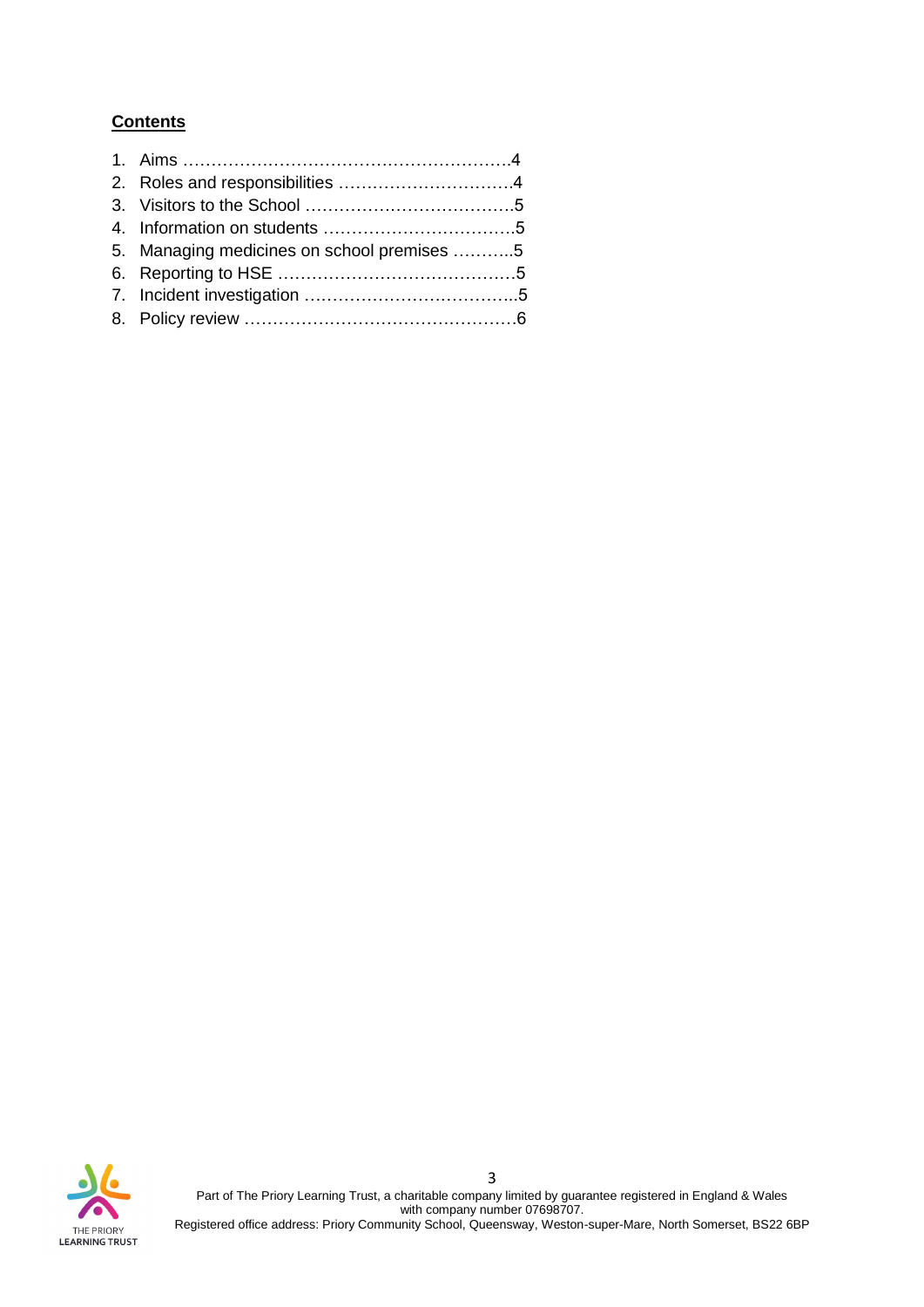#### **1. Aims**

The health and safety of all members of the school community and visitors to the school is of utmost importance. This first aid policy is created with the aim of ensuring that all staff members, visitors to the school, pupils and parents are aware of standard first aid procedures that will be followed in the event of any major or minor illness, accident or injury, and how they can contribute to the effective resolution of such incidents.

In addition to this the school recognises that under Section 100 of the Children and Families Act 2014 it has an additional duty to make arrangements for supporting pupils at their school with medical conditions. This is done through the creation of individual healthcare plans. These will be drawn up in consultation with health and social care professionals, pupils and parents to ensure that the needs of children with medical conditions are effectively supported and that no pupil will be excluded from full access to education, including school trips and physical education on the grounds of their medical condition.

#### **2. Roles and responsibilities**

#### The Principal

The Principal is responsible for ensuring that first aid provision is up to standard on a day-today basis. If this task is delegated to another member of staff, the Principal is responsible for ensuring that the member of staff is adequately equipped, qualified and willing to carry out this role, and that first aid risk assessments are carried out regularly.

The first aid coordinator

The first aid coordinator is responsible for ensuring that the first aid provision in school is up to standard and that any shortfalls in provision are identified and dealt with immediately.

#### Qualifications and training

A first aider must hold a valid certificate of competence, issued by an organisation whose training and qualifications are approved by the HSE. Training courses cover a range of first aid competences. However, standard first aid at work training courses do not include resuscitation procedures for children. There should be arrange appropriate training for their first-aid/ first aid coordinator. First aid at work certificates are only valid for three years therefore refresher training and retesting of competence must be undertaken before certificates expire. If a certificate expires, the individual will have to undertake another full course of training to become a first aider. However, employers can arrange for first aiders to attend a refresher course up to three months before the expiry date of their certificate. The new certificate takes effect from the date of expiry. Schools should keep a record of first aiders and certification dates.

#### School staff

School staff who are not designated first aiders still have responsibility for first aid provision throughout school. All staff should be aware of this policy, the school's health and safety policy, and basic first aid.

#### Pupils

Pupils at the school should be familiar with this policy and should ensure that they are aware of who the school staff first aiders are. If they are unsure, they should ask a member of staff.

#### **Parents**

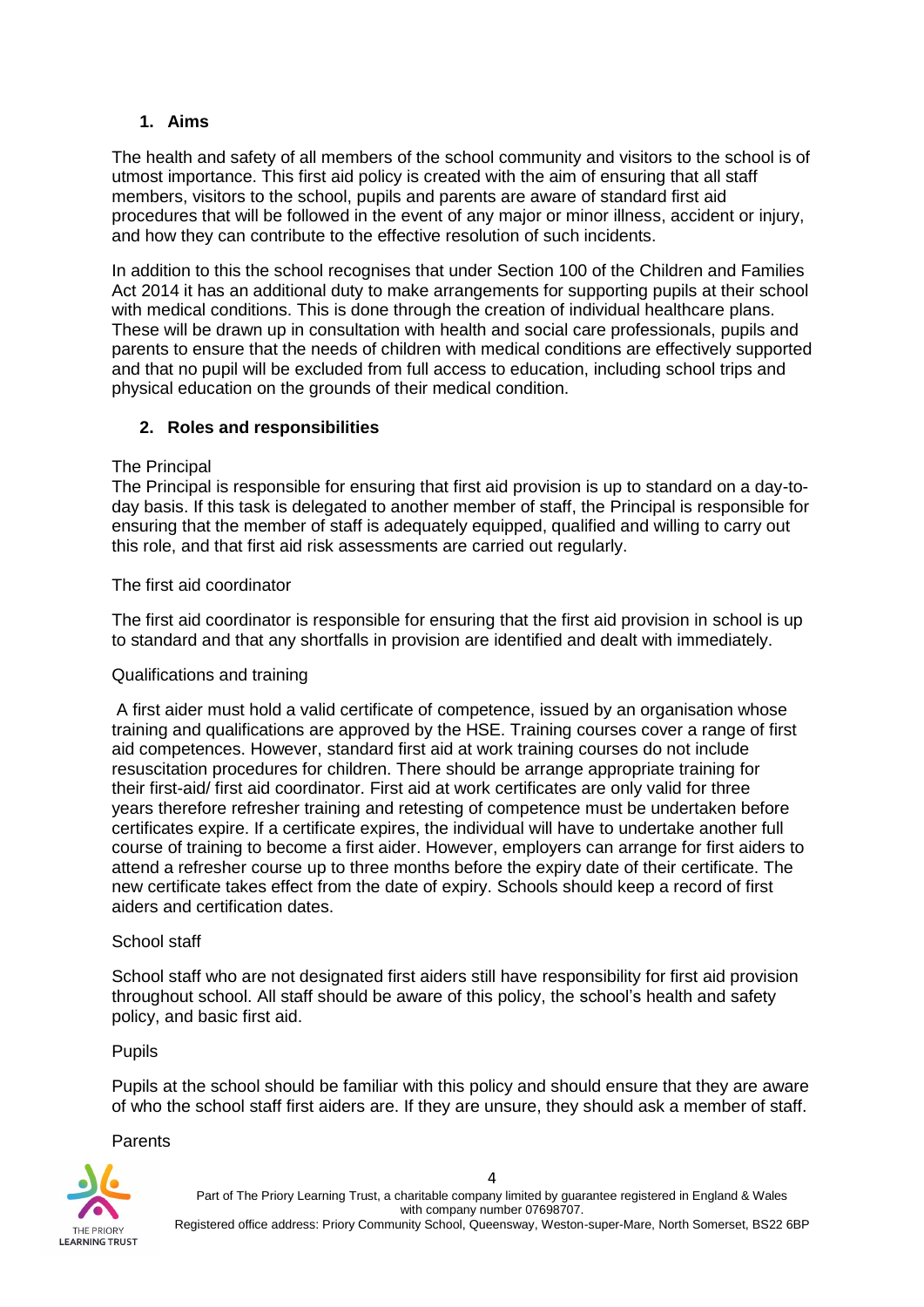Parents can help the school maintain effective first aid provision by ensuring that all information about their child /children's medical and health needs are shared with the school.

## **3. Visitors to the school**

Visitors to the Academy are expected to take care around school and have reasonable responsibility for the safety of themselves and other members of the school community. All visitors will have access to this first aid policy, as well as the school health and safety policy. Names of school first aiders are displayed around the Academy/in each Academy department.

# **4. Information on students**

Parents must provide written consent for the administration of first aid and medical treatment by school staff to their child before their child is admitted to the school. The school takes pupil privacy and confidentiality very seriously. The First Aid Coordinator will be responsible for sharing medical information to other staff on a need-to-know basis. See further information the Children with Health Needs That Cannot Attend Trust Policy.

# **5. Managing medicines on school premises**

The school is only responsible for administering medicines when not to do so would be detrimental to the pupil's health or school attendance. The school requires that parents should always notify the school of any side effects of any medication to be administered at school.

# **6. Reporting to HSE**

The school is legally required to report certain injuries, diseases and dangerous occurrences to the HSE. Where there is a death or major injury this should be reported by calling the Incident Contact Centre (ICC) on 0845 300 9923 (opening hours Monday to Friday 8.30am to 5pm). All other reportable injuries should be reported online [http://www.hse.gov.uk/riddor/report.htm].

# **7. Incident investigations**

An investigation may be launched by external authorities in the case of accidents or incidents that fall under Reporting of Injuries, Diseases and Dangerous Occurrences Regulations 1995 (RIDDOR). Accident reports will be reviewed and witnesses may be interviewed.

Senior managers or governing bodies may decide to conduct internal investigations into less serious incidents to ensure that policy and procedure are being used correctly and effectively, and that future incidents of a similar nature can be avoided.

# **8. Policy review**



5 Part of The Priory Learning Trust, a charitable company limited by guarantee registered in England & Wales with company number 07698707. Registered office address: Priory Community School, Queensway, Weston-super-Mare, North Somerset, BS22 6BP